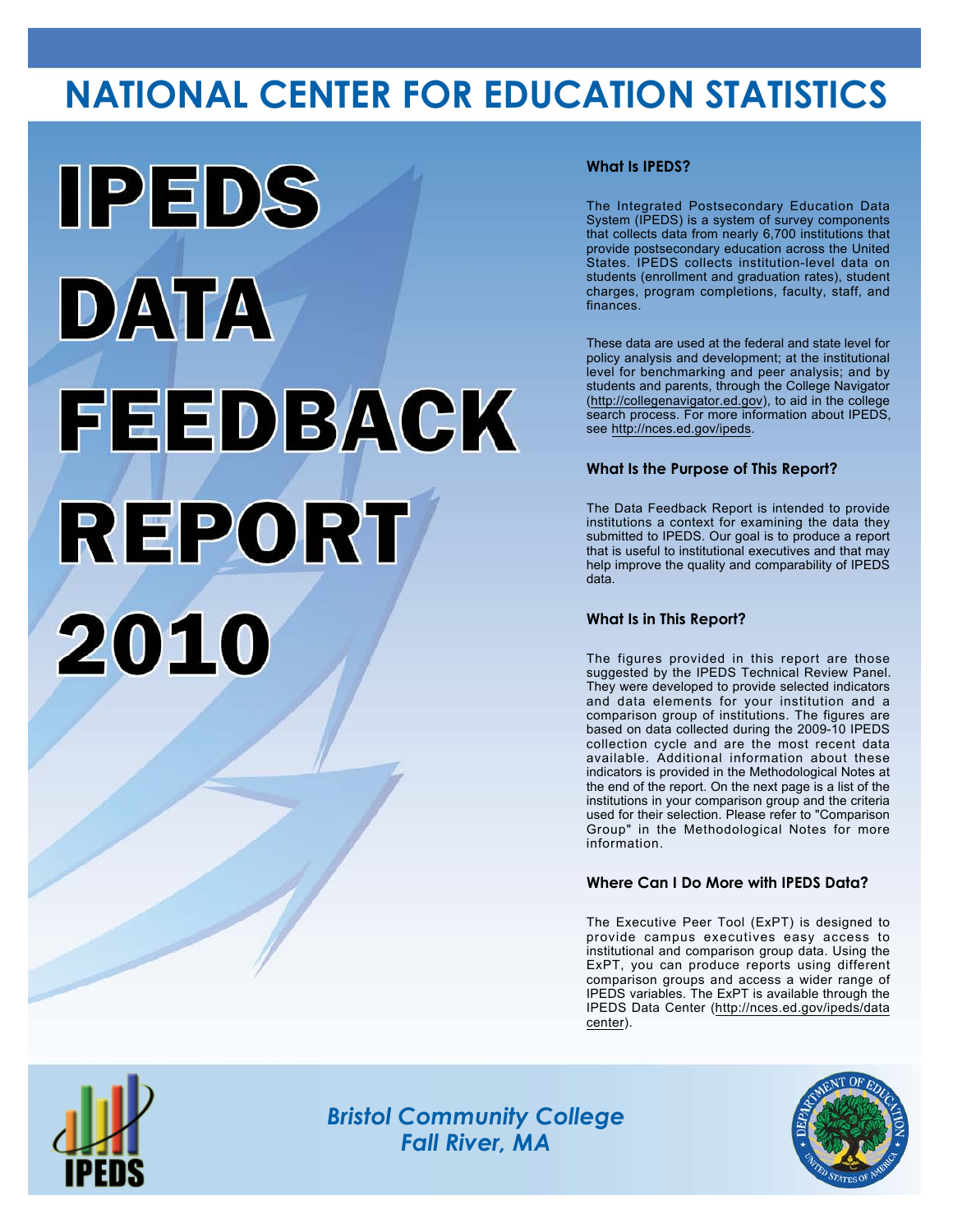# **COMPARISON GROUP**

Comparison group data are included to provide a context for interpreting your institution's statistics. If your institution did not define a Custom Comparison Group for this report by July 14, NCES selected a comparison group for you based on the institutional characteristics detailed immediately above the listing of the comparison group institutions. (If the Carnegie Classification of Institutions of Higher Education was used as an institutional characteristic in the definition of a comparison group, the 2005 Basic version was used.) The comparison group used in this report may not reflect your institution's peer group, or you may wish to compare your institution to other groups. The Executive Peer Tool (ExPT) [\(http://nces.ed.gov/ipeds/datacenter/\)](http://nces.ed.gov/ipeds/datacenter/) can be used to reproduce the figures in this report using different peer groups.

The custom comparison group chosen by Bristol Community College includes the following 14 institutions:

- Berkshire Community College (Pittsfield, MA)
- Bunker Hill Community College (Boston, MA)
- Cape Cod Community College (West Barnstable, MA)
- Greenfield Community College (Greenfield, MA) Holyoke Community College (Holyoke, MA)
- Massachusetts Bay Community College (Wellesley Hills, MA)
- Massasoit Community College (Brockton, MA)
- Middlesex Community College (Bedford, MA)
- Mount Wachusett Community College (Gardner, MA)
- North Shore Community College (Danvers, MA)
- Northern Essex Community College (Haverhill, MA)
- Quinsigamond Community College (Worcester, MA)
- Roxbury Community College (Roxbury Crossing, MA)
- Springfield Technical Community College (Springfield, MA)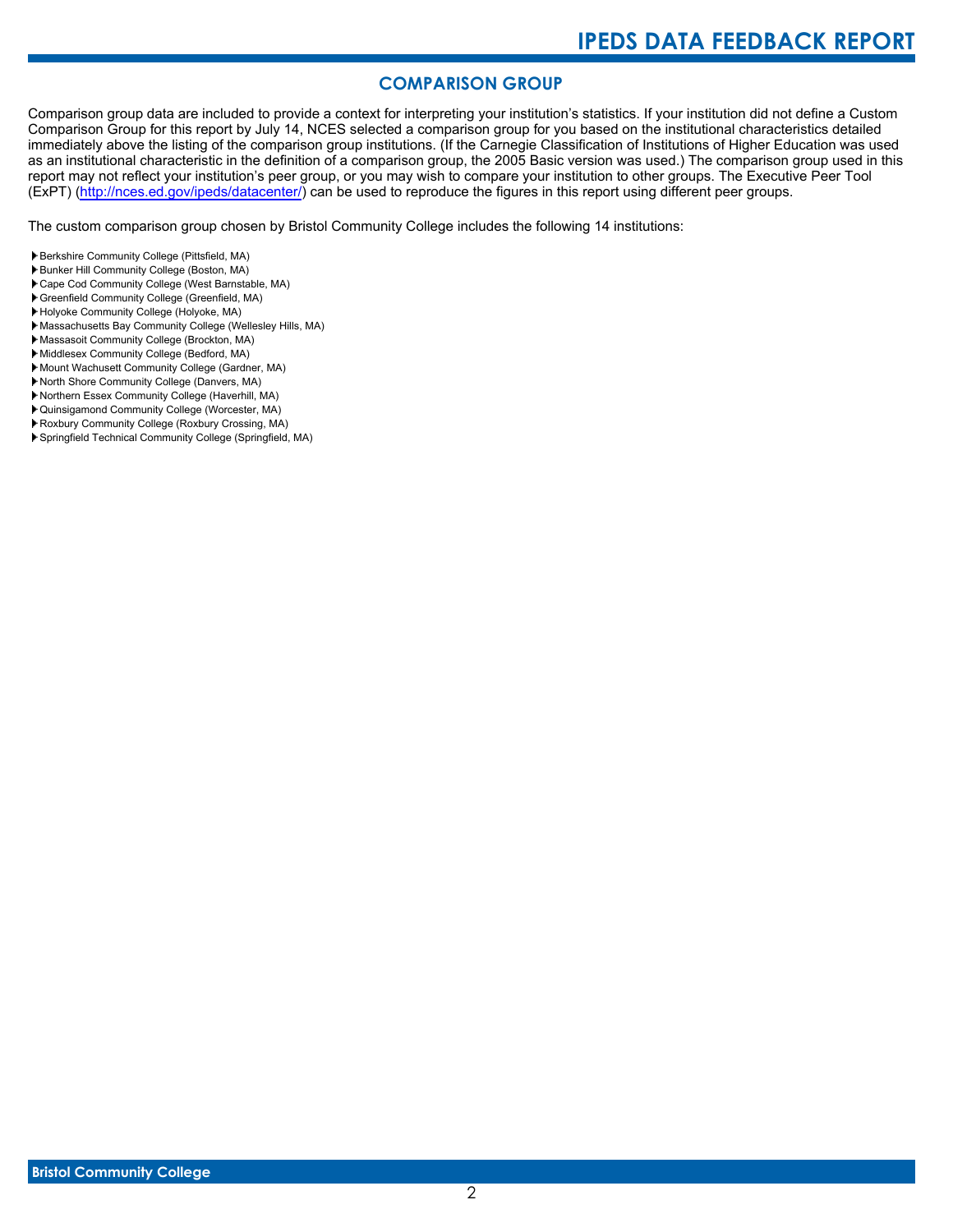#### **Figure 1. Percent of all students enrolled, by race/ethnicity and percent of students who are women: Fall 2009**



**The Comparison Group Median (N=14)** Comparison Group Median (N=14)

NOTE: For this survey year, institutions could report race and ethnicity using both 1977 (old) and 1997 (new) Office of Management and Budget categories. Categories shown in<br>this figure are derived by adding comparable cat **information about disaggregation of data by race and ethnicity, please see the Methodological Notes at the end of this report. Median values for the comparison group will not add to 100 percent. See "Use of Median Values for Comparison Group" in the Methodological Notes at the end of this report for how median values are determined. N is the number of institutions in the comparison group.**

**SOURCE: U.S. Department of Education, National Center for Education Statistics, Integrated Postsecondary Education Data System (IPEDS): Spring 2010, Fall Enrollment component.**

#### **Figure 2. Unduplicated 12-month headcount (2008-09), total FTE enrollment (2008-09), and full- and part-time fall enrollment (Fall 2009)**





**NOTE: For details on calculating full-time equivalent (FTE) enrollment, see Calculating FTE in the Methodological Notes at the end of this report. N is the number of institutions in the comparison group.**

**SOURCE: U.S. Department of Education, National Center for Education Statistics, Integrated Postsecondary Education Data System (IPEDS): Fall 2009, 12-month Enrollment component and Spring 2010, Fall Enrollment component.**



**The Your institution** Comparison Group Median (N=14)

**NOTE: N is the number of institutions in the comparison group. SOURCE: U.S. Department of Education, National Center for Education Statistics, Integrated Postsecondary Education Data System (IPEDS): Fall 2009, Completions component.**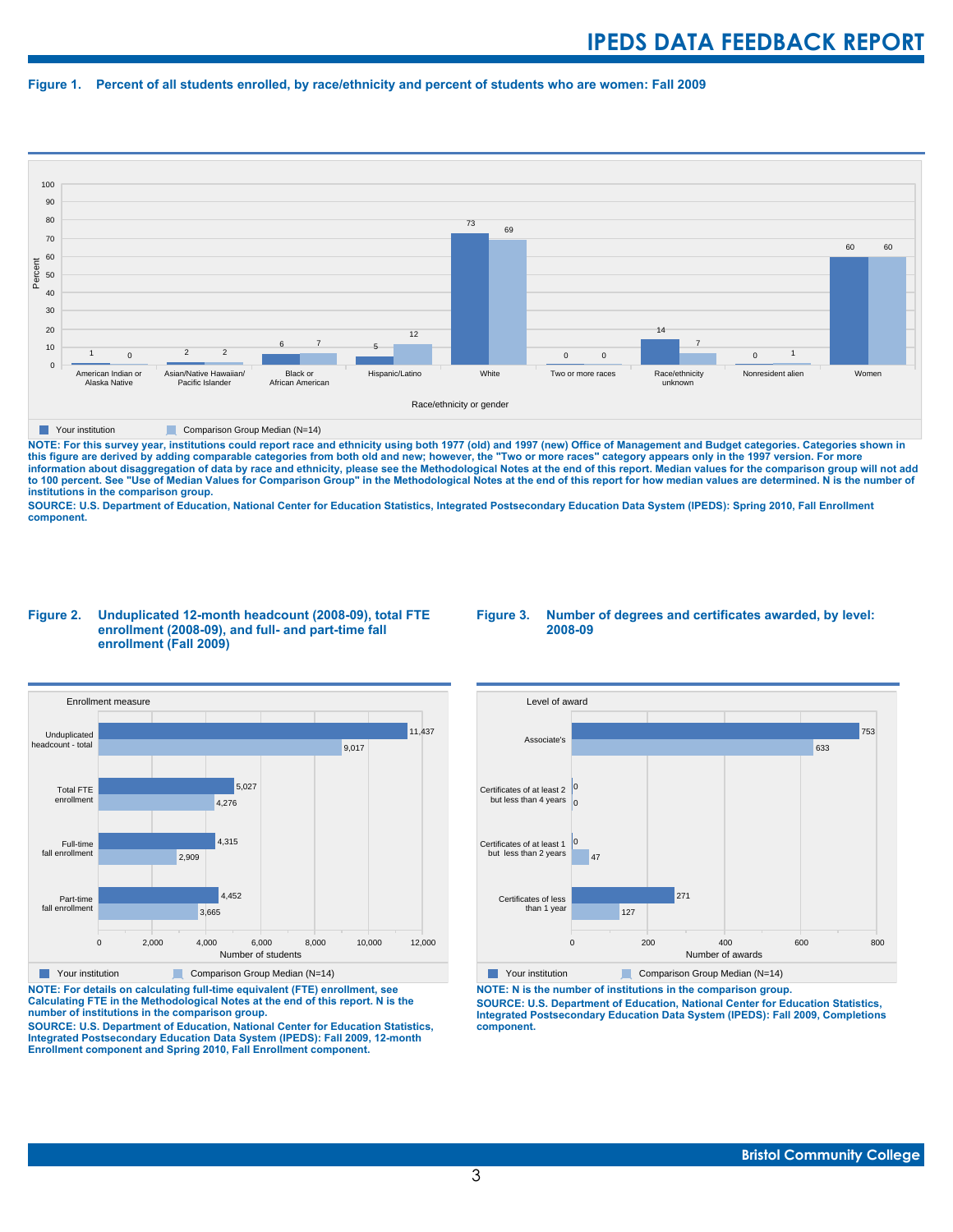**Figure 4. Academic year tuition and required fees for full-time, first-time, degree/certificate-seeking undergraduates: 2006-07--2009-10**



**NOTE: The tuition and required fees shown here are the lowest reported from the categories of in-district, in-state, and out-of-state. N is the number of institutions in the comparison group.**

**SOURCE: U.S. Department of Education, National Center for Education Statistics, Integrated Postsecondary Education Data System (IPEDS): Fall 2009, Institutional Characteristics component.**

#### **Figure 5. Average net price of attendance for full-time, first-time, degree/certificate-seeking undergraduate students receiving grant or scholarship aid: 2006-07--2008-09**



**NOTE: Average net price is for full-time, first-time, degree/certificate-seeking undergraduate students and is generated by subtracting the average amount of federal, state/local government, and institutional grant and scholarship aid from the total cost of attendance. Total cost of attendance is the sum of published tuition and required fees, books and supplies, and the weighted average room and board and other expenses. For more information, see the Methodological Notes at the end of this report. N is the number of institutions in the comparison group. SOURCE: U.S. Department of Education, National Center for Education Statistics, Integrated Postsecondary Education Data System (IPEDS): Fall 2009, Institutional Characteristics component; Spring 2010, Student Financial Aid component.**

#### **Figure 6. Percent of full-time, first-time degree/certificate-seeking undergraduate students who received grant or scholarship aid from the federal government, state/local government, or the institution, or loans, by type of aid: 2008-09**



**NOTE: Any grant aid above includes grant or scholarship aid from the federal government, state/local government, or the institution. Federal grants includes Pell grants and other federal grants. Any loans includes federal loans and other loans to students. For details on how students are counted for financial aid reporting, see Cohort Determination in the Methodological Notes at the end of this report. N is the number of institutions in the comparison group.**

**SOURCE: U.S. Department of Education, National Center for Education Statistics, Integrated Postsecondary Education Data System (IPEDS): Spring 2010, Student Financial Aid component.**

#### **Figure 7. Average amounts of grant or scholarship aid from the federal government, state/local government, or the institution, or loans received, by full-time, first-time degree/certificate-seeking undergraduate students, by type of aid: 2008-09**



**The Your institution Comparison Group Median** 

**NOTE: Any grant aid above includes grant or scholarship aid from the federal government, state/local government, or the institution. Federal grants includes Pell grants and other federal grants. Any loans includes federal loans and other loans to students. Average amounts of aid were calculated by dividing the total aid awarded by the total number of recipients in each institution. N is the number of institutions in the comparison group. Medians are not reported for comparison groups with less than three values.**

**SOURCE: U.S. Department of Education, National Center for Education Statistics, Integrated Postsecondary Education Data System (IPEDS): Spring 2010, Student Financial Aid component.**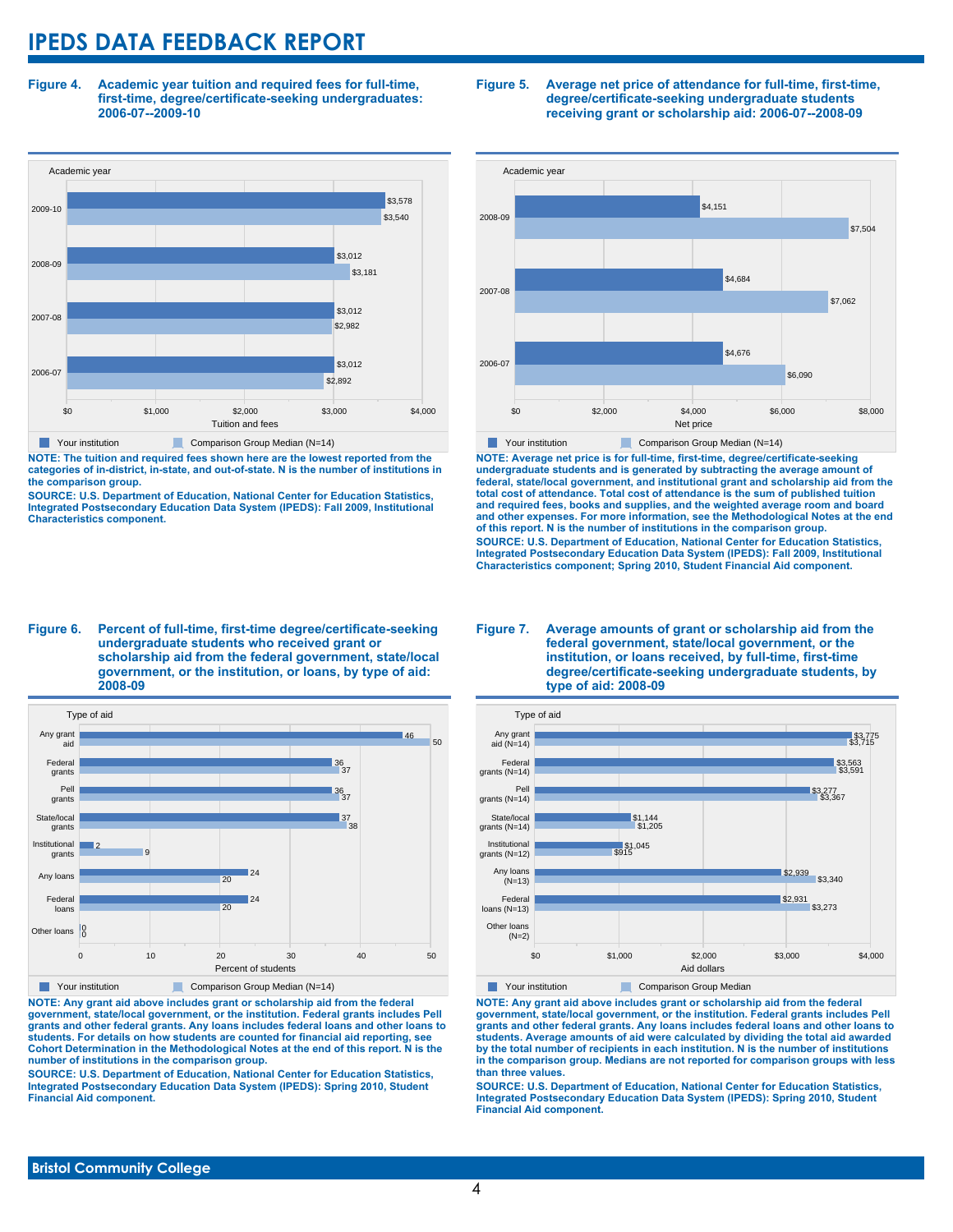**Figure 8. Percent of all undergraduates receiving aid by type of aid: 2008-09**

Type of aid Federal loans Pell grants Any grant aid  $14$ 17 30 28 42 33

> 0 10 20 30 40 50 Percent of students

Your institution Comparison Group Median (N=14)

**comparison group.**

**Financial Aid component.**

**NOTE: Any grant aid above includes grant or scholarship aid from the federal government, state/local government, the institution, or other sources. Federal loans includes only federal loans to students. N is the number of institutions in the**

**SOURCE: U.S. Department of Education, National Center for Education Statistics, Integrated Postsecondary Education Data System (IPEDS): Spring 2010, Student**



**Figure 9. Average amount of aid received by all undergraduates,**

**by type of aid: 2008-09**



**NOTE: Any grant aid above includes grant or scholarship aid from the federal government, state/local government, the institution, or other sources. Federal loans includes federal loans to students. Average amounts of aid were calculated by dividing the total aid awarded by the total number of recipients in each institution. N is the number of institutions in the comparison group.**

**SOURCE: U.S. Department of Education, National Center for Education Statistics, Integrated Postsecondary Education Data System (IPEDS): Spring 2010, Student Financial Aid component.**

#### **Figure 10. Graduation rate cohort as a percent of all undergraduates and as a percent of total entering students (Fall 2009); graduation rate and transfer-out rate (2006 cohort);and retention rates (Fall 2009)**



**NOTE: Graduation rate cohort includes all full-time, first-time, degree/certificateseeking undergraduate students. Entering class includes all students coming to the institution for the first time. Graduation and transfer-out rates are the Student Rightto-Know rates. Only institutions with a mission to prepare students to transfer are required to report transfers out. Retention rates are measured from the fall of first enrollment to the following fall. For more information, see the Methodological Notes. N is the number of institutions in the comparison group.**

**SOURCE: U.S. Department of Education, National Center for Education Statistics, Integrated Postsecondary Education Data System (IPEDS): Spring 2010, Graduation Rates component and Fall Enrollment component.**

#### **Figure 11. Graduation rates of full-time, first-time, degree/ certificate-seeking undergraduates within normal time, and 150% and 200% of normal time to completion: 2005 cohort**



**NOTE: The 150% graduation rate is the Student Right-to-Know (SRK) rates; the Normal time and 200% rates are calculated using the same methodology. For more information see the Methodological Notes at the end of the report. N is the number of institutions in the comparison group.**

**SOURCE: U.S. Department of Education, National Center for Education Statistics, Integrated Postsecondary Education Data System (IPEDS): Spring 2010, 200% Graduation Rates component.**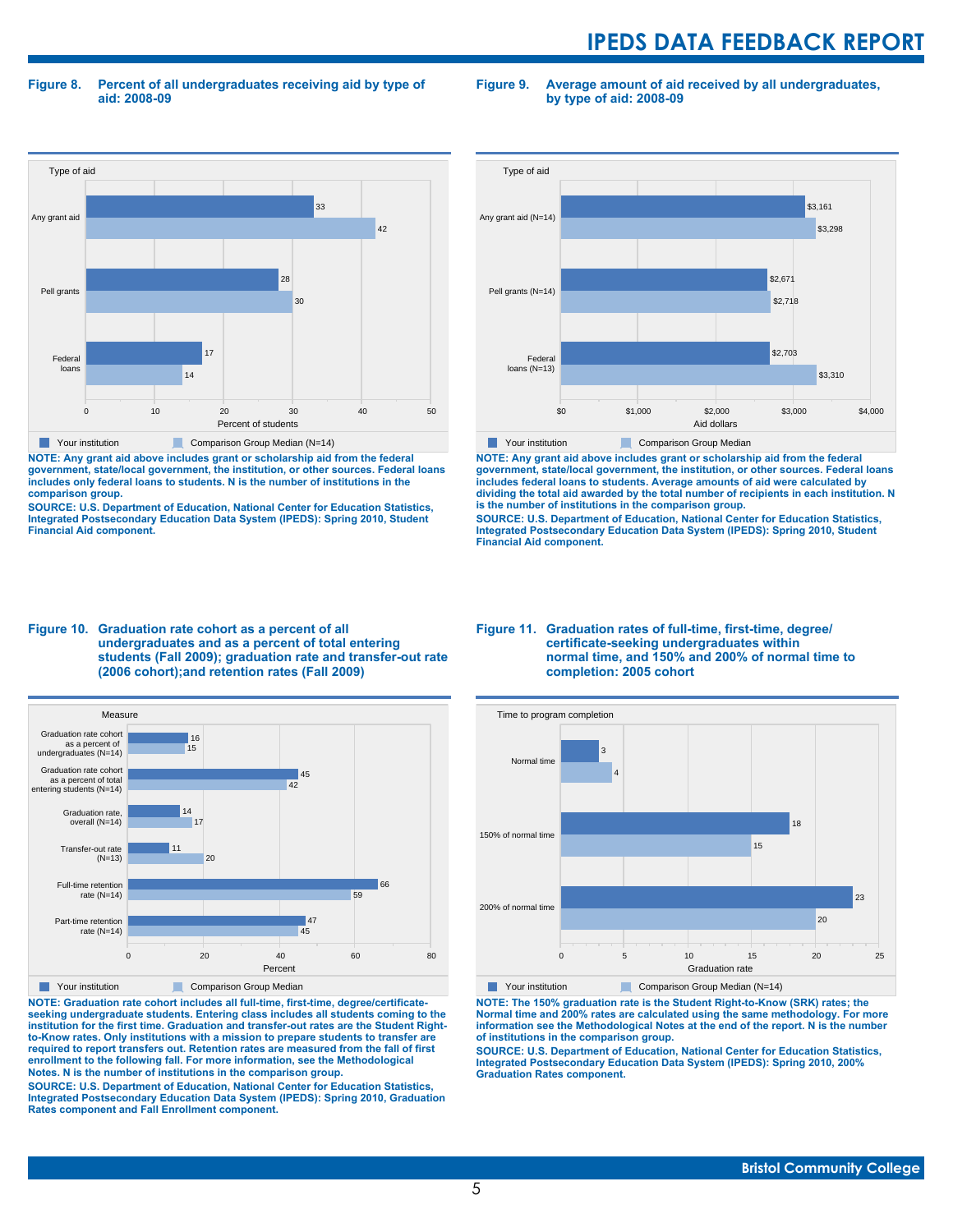### **Figure 12. Full-time equivalent staff, by assigned position: Fall 2009**

#### **Staff category** 0 50 100 150 200 250 300 Number of staff Non-professional Other professional (support/service) Executive/ administrative/ managerial Instruction/ research/ public service 119 155  $\overline{7}$ 58 47 61 244 257 Your institution Comparison Group Median (N=14)

**NOTE: Graduate assistants are not included in this figure. For information on the calculation of FTE of staff, see the Methodological Notes. N is the number of institutions in the comparison group.**

**SOURCE: U.S. Department of Education, National Center for Education Statistics, Integrated Postsecondary Education Data System (IPEDS): Winter 2009-10, Human Resources component.**

#### **Figure 13. Average salaries of full-time instructional staff equated to 9-month contracts, by academic rank: Academic year 2009-10**



**NOTE: Average full-time instructional staff salaries for 11/12-month contracts were equated to 9-month average salaries by multiplying the 11/12-month salary by .8182. Salaries based on less than 9-month contracts are not included. Medical school salaries are not included. N is the number of institutions in the comparison group. Medians are not reported for comparison groups with less than three values. SOURCE: U.S. Department of Education, National Center for Education Statistics, Integrated Postsecondary Education Data System (IPEDS): Winter 2009-10, Human Resources component.**

#### **Figure 14. Percent distribution of core revenues, by source: Fiscal year 2009**



**NOTE: The comparison group median is based on those members of the comparison group that report finance data using the same accounting standards as the comparison institution. For a detailed definition of core revenues, see the Methodological Notes. N is the number of institutions in the comparison group. SOURCE: U.S. Department of Education, National Center for Education Statistics, Integrated Postsecondary Education Data System (IPEDS): Spring 2010, Finance component.**

#### **Figure 15. Core expenses per FTE enrollment, by function: Fiscal year 2009**



**NOTE: The comparison group median is based on those members of the comparison group that report finance data using the same accounting standards as the comparison institution. Expenses per full-time equivalent (FTE) enrollment, particularly instruction, may be inflated because finance data includes all core expenses while FTE reflects credit activity only. For details on calculating FTE enrollment and a detailed definition of core expenses, see the Methodological Notes. N is the number of institutions in the comparison group. SOURCE: U.S. Department of Education, National Center for Education Statistics, Integrated Postsecondary Education Data System (IPEDS): Fall 2009, 12-month Enrollment component and Spring 2010, Finance component.**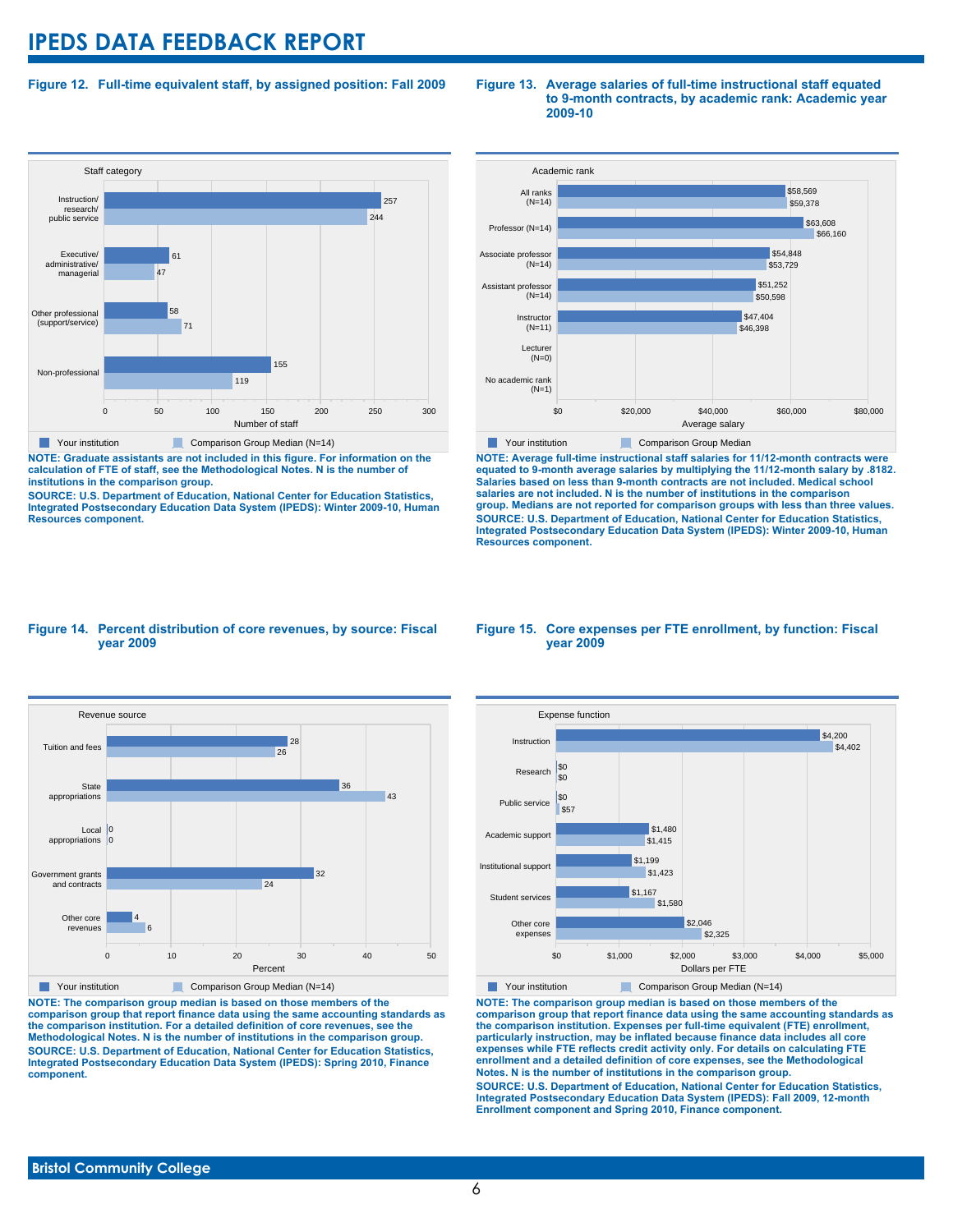# **METHODOLOGICAL NOTES**

#### **Overview**

This report is based on data supplied by institutions to IPEDS during the 2009-10 survey year. Response rates exceeded 99 percent for most surveys. Detailed response tables are included in IPEDS First Look reports, which can be found at [http://nces.ed.gov/pubsearch/getpubcats.asp?sid=010.](http://nces.ed.gov/pubsearch/getpubcats.asp?sid=010)

#### **Use of Median Values for Comparison Group**

The value for the comparison institution is compared to the median value for the comparison group for each statistic included in the figure. If more than one statistic is presented in a figure, the median values are determined separately for each indicator or statistic. Medians are not reported for comparison groups with less than three values. Where percentage distributions are presented, median values may not add to 100 percent. Through the ExPT, users have access to all of the data used to create the figures included in this report.

#### **Missing Statistics**

If a statistic is not reported for your institution, the omission indicates that the statistic is not relevant to your institution and the data were not collected. As such, not all notes listed below may be applicable to your report.

#### **Use of Imputed Data**

All IPEDS data are subject to imputation for total (institutional) and partial (item) nonresponse. If necessary, imputed values were used to prepare your report.

#### **Data Confidentiality**

IPEDS data are not collected under a pledge of confidentiality.

#### **Disaggregation of Data by Race/Ethnicity**

When applicable, some statistics are disaggregated by race/ethnicity. Between survey years 2008-09 and 2010-11, the categories used for the collection and reporting of race/ethnicity data in IPEDS are transitioning to those developed in 1997 by the Office of Management and Budget, and institutions may report using either those categories, the older (1977) categories, or a mixture of both. Therefore, during the transition, only derived categories that present comparable data will be displayed. Detailed information about these changes can be found at <http://nces.ed.gov/ipeds/reic/resource.asp>.

#### **Postbaccalaureate Degree Categories**

In 2008-09 IPEDS, new postbaccalaureate degree categories were introduced as optional. The new categories are Doctor's degree-Research/scholarship, Doctor's degree-Professional practice, and Doctor's degree-Other. In addition, the First-professional degree and certificate categories and the single Doctor's degree category are being phased out. During the transition period, all First-professional students are reflected as graduate students, all First-professional degrees awarded are reflected as Doctor's degrees, and all Doctor's degrees reported under the new categories are aggregated under a single Doctor's degree category, so that data reported by all institutions are comparable.

#### **Cohort Determination for Reporting Student Financial Aid and Graduation Rates**

Student cohorts for reporting Student Financial Aid and Graduation Rates data are based on the reporting type of the institution. For institutions that report based on an academic year (those operating on standard academic terms), student counts and cohorts are based on fall term data. Student counts and cohorts for program reporters (those that do not operate on standard academic terms) are based on unduplicated counts of students enrolled during a full 12-month period.

#### **Description of Statistics Used in the Figures**

#### *Average Net Price of Attendance*

Average net price is calculated for full-time, first-time degree/certificateseeking undergraduates who received grant or scholarship aid from the federal government, state/local government, or the institution anytime during the full aid year. Other sources of grant aid are excluded. Average net price is generated by subtracting the average amount of federal, state/local government, and institutional grant and scholarship aid from the total cost of attendance. Total cost of attendance is the sum of published tuition and required fees (lower of in-district or in-state for public institutions), books and supplies, and the weighted average room and board and other expenses.

#### *Core Expenses*

Core expenses for public institutions using the Governmental Accounting Standards Board (GASB) standards include expenses for instruction, research, public service, academic support, institutional support, student services, operation and maintenance of plant, depreciation, interest, scholarships and fellowships, other expenses, and nonoperating expenses. Core expenses for private, not-for-profit and for-profit, and a small number of public institutions reporting under the Financial Accounting Standards Board (FASB) standards include expenses for instruction, research, public service, academic support, student services, institutional support, net grant aid to students, and other expenses. For all institutions, core expenses exclude expenses for auxiliary enterprises (e.g., bookstores, dormitories), hospitals, and independent operations. Expenses for operation and maintenance of plant, depreciation, and interest for GASB institutions are included in other core expenses, but are allocated to each of the other functions for FASB institutions.

#### *Core Revenues*

Core revenues for public institutions reporting under GASB standards include tuition and fees; government appropriations (federal, state, and local); government grants and contracts; private gifts, grants, and contracts; investment income; other operating and nonoperating sources; and other revenues and additions. Core revenues for private, not-for-profit institutions (and a small number of public institutions) reporting under FASB include tuition and fees; government appropriations (federal, state, and local); government grants and contracts; private gifts, grants, and contracts; investment return; sales and services of educational activities; and other sources. Core revenues for private, for-profit institutions reporting under FASB standards include tuition and fees; government appropriations (federal, state, and local); government grants and contracts; private grants and contracts; net investment income; sales and services of educational activities; and other sources. In general, core revenues exclude revenues from auxiliary enterprises (e.g., bookstores, dormitories), hospitals, and independent operations.

#### *Equated Instructional Staff Salaries*

Total salary outlays for full-time instructional staff on 11/12-month contracts